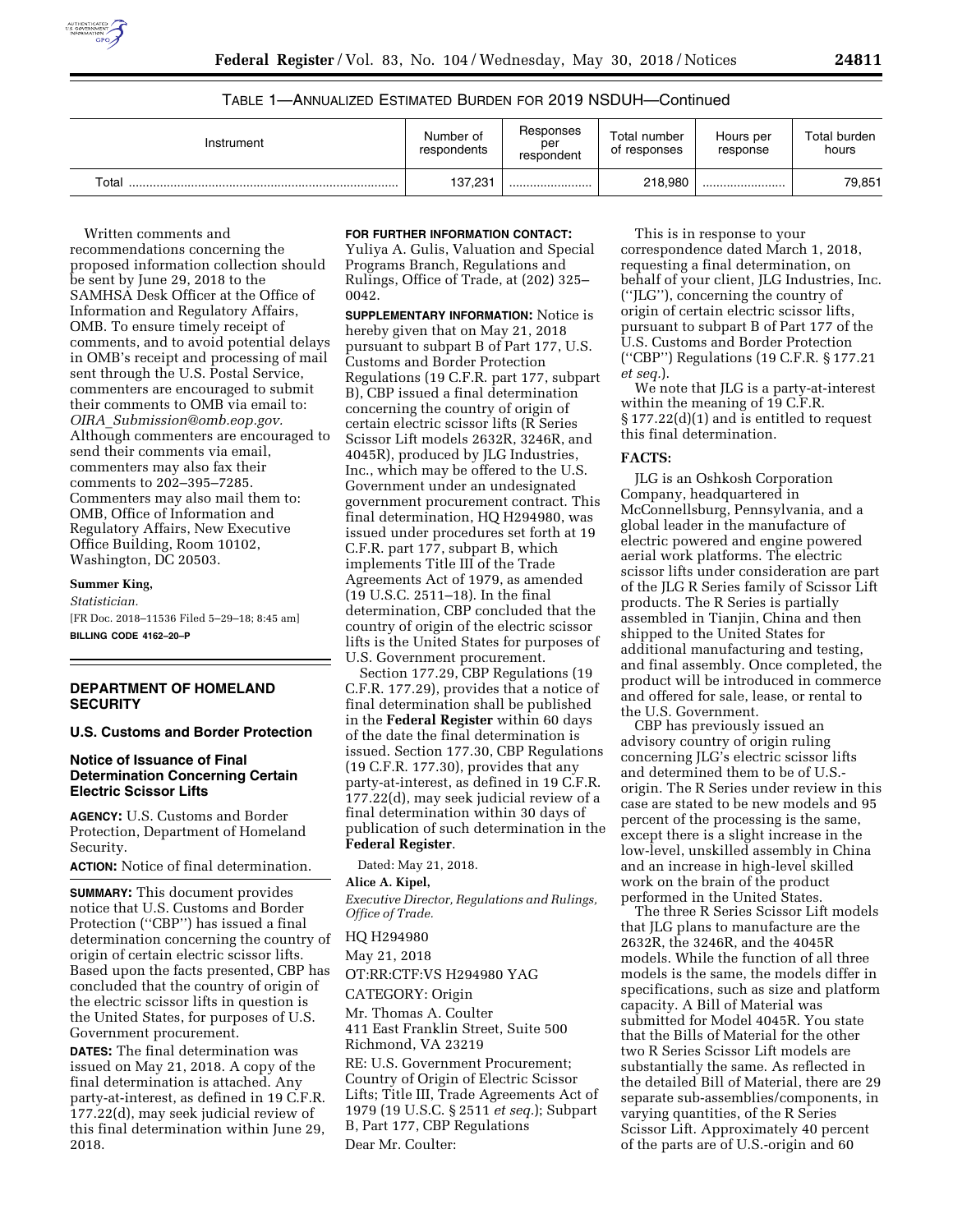percent of Chinese origin. The remaining few components are sourced from South Korea, Italy, Ireland, and Germany (all designated countries for U.S. Government procurement purposes).

JLG also submitted charts outlining the 25 separate operational sequences, man hours and skill level, for the operations performed in China and the United States in the manufacture of the R Series Scissor Lift. You state that the 15 operations performed in the United States are complex and meaningful, and require medium skill to accomplish, while the 10 operations performed in China are relatively simple hardware assembly and packaging. The following processes are performed in China: assembling the front and rear frame, assembling components (doors, etc.), assembling hydraulic tank and steering hose, building up and installing arm, building up routing and frame covers, installing rails and packaging the partially assembled unit into a cargo container for shipment to the United States. As imported, the Chinese good is stated to be a non-operable platform. You assert that the operations performed in the United States result in a ''self-propelled, saleable, scissor lift.'' Further, you claim a significant part of the final manufacturing and assembly process of JLG's electric scissor lift occurring in the United States consists of functional testing, quality verification, machine calibration, dimensional and structural inspection, and testing, requiring specialized employee training and skill.

The electric scissor lifts have three control modules that act as the ''brain'' of the machine. It is stated that these modules are the most critical components in controlling the machine's functions. These modules are: (1) the platform module, (2) the power controller module, and (3) the logic module. With the exception of the shell of the logic module, which is manufactured in Mexico, all three control modules are manufactured in the United States. The other smart components that interface with the modules referenced above, are also manufactured, assembled, and installed in the United States. These components include batteries, a platform control box (allows the user to lift and lower the platform, and drive and steer the machine), and ground control panel (a secondary operator interface that allows the user to lift and lower the platform while not in the work platform). Finally, all software contained in the ''brain'' is developed and programmed entirely in the United States. The software and module development consumed over

8,000 hours of engineering time. The modules are installed and tested in the United States. Final machine calibration of the electric scissor lifts is also performed subsequent to importation.

### **ISSUE:**

What is the country of origin of the electric scissor lifts for purposes of U.S. Government procurement?

#### **LAW AND ANALYSIS:**

CBP issues country of origin advisory rulings and final determinations as to whether an article is or would be a product of a designated country or instrumentality for the purposes of granting waivers of certain ''Buy American'' restrictions in U.S. law or practice for products offered for sale to the U.S. Government, pursuant to subpart B of Part 177, 19 C.F.R. § 177.21 *et seq.,* which implements Title III of the Trade Agreements Act of 1979 (''TAA''), as amended (19 U.S.C. § 2511 *et seq.*).

Under the rule of origin set forth under 19 U.S.C. § 2518(4)(B): An article is a product of a country or instrumentality only if (i) it is wholly the growth, product, or manufacture of that country or instrumentality, or (ii) in the case of an article which consists in whole or in part of materials from another country or instrumentality, it has been substantially transformed into a new and different article of commerce with a name, character, or use distinct from that of the article or articles from which it was so transformed. *See also* 19 C.F.R. § 177.22(a).

In rendering final determinations for purposes of U.S. Government procurement, CBP applies the provisions of subpart B of Part 177 consistent with the Federal Procurement Regulations. *See* 19 C.F.R. § 177.21. In this regard, CBP recognizes that the Federal Acquisition Regulations restrict the U.S. Government's purchase of products to U.S.-made or designated country end products for acquisitions subject to the Trade Agreements Act. *See* 48 C.F.R. § 25.403(c)(1). The Federal Acquisition Regulations define ''U.S. made end product'' as ''an article that is mined, produced, or manufactured in the United States or that is substantially transformed in the United States into a new and different article of commerce with a name, character, or use distinct from that of the article or articles from which it was transformed.'' *See* 48 C.F.R § 25.003.

In determining whether the combining of parts or materials constitutes a substantial transformation, the determinative issue is the extent of the operations performed and whether

the parts lose their identity and become an integral part of the new article. *Belcrest Linens* v. *United States,* 6 C.I.T. 204, 573 F. Supp. 1149 (1983), *aff'd,* 741 F.2d 1368 (Fed. Cir. 1984). If the manufacturing or combining process is a minor one that leaves the identity of the imported article intact, a substantial transformation has not occurred. *Uniroyal, Inc.* v. *United States,* 3 C.I.T. 220, 542 F. Supp. 1026 (1982).

In Headquarters Ruling Letter (''HQ'') H022169, dated May 2, 2008, a glider (consisting of a frame, finished cab, axels, and wheels) was imported into the United States and assembled with approximately 87 different component parts (including the essential parts: a motor, controller, and charger of Canadian origin; a gear box and axel of U.S. origin; and brakes of Indian origin) into an electric mini-truck. The process consisted of eight assembly work stations involving attachment and installation operations, as well as quality control and testing of the product. CBP held that the imported glider and other foreign components were substantially transformed into an electric mini-truck by the assembly operations that took place in the United States. Our decision was based on finding that the imported glider lost its individual identity and became an integral part of a new article possessing a new name, character, and use. Likewise, in HQ H155115, dated May 24, 2011, CBP found that assembly in the United States of an imported glider, and other imported and U.S.-origin parts constituted a substantial transformation into an article with a new name, character, and use. The assembly process in the United States was complex and time-consuming and involved a significant U.S. contribution in both parts and labor.

Similarly, in HQ H118435, dated October 13, 2010, the assembly of a chassis, plastic body parts, and various miscellaneous pieces of plastic trim from China and U.S.-origin battery packs, motors, electronics, wiring assemblies, seats, and chargers into electric golf and recreational vehicles was considered a substantial transformation. CBP found that a substantial transformation occurred in the United States given the complexity and duration of the U.S. manufacturing process, along with the fact that between 12 and 17 of the 53 to 62 components were U.S. components and critical in making the electric vehicle.

Based on the information provided in your letter and consistent with CBP rulings cited above, we note that while many important components of the R Series Scissor Lift products are of